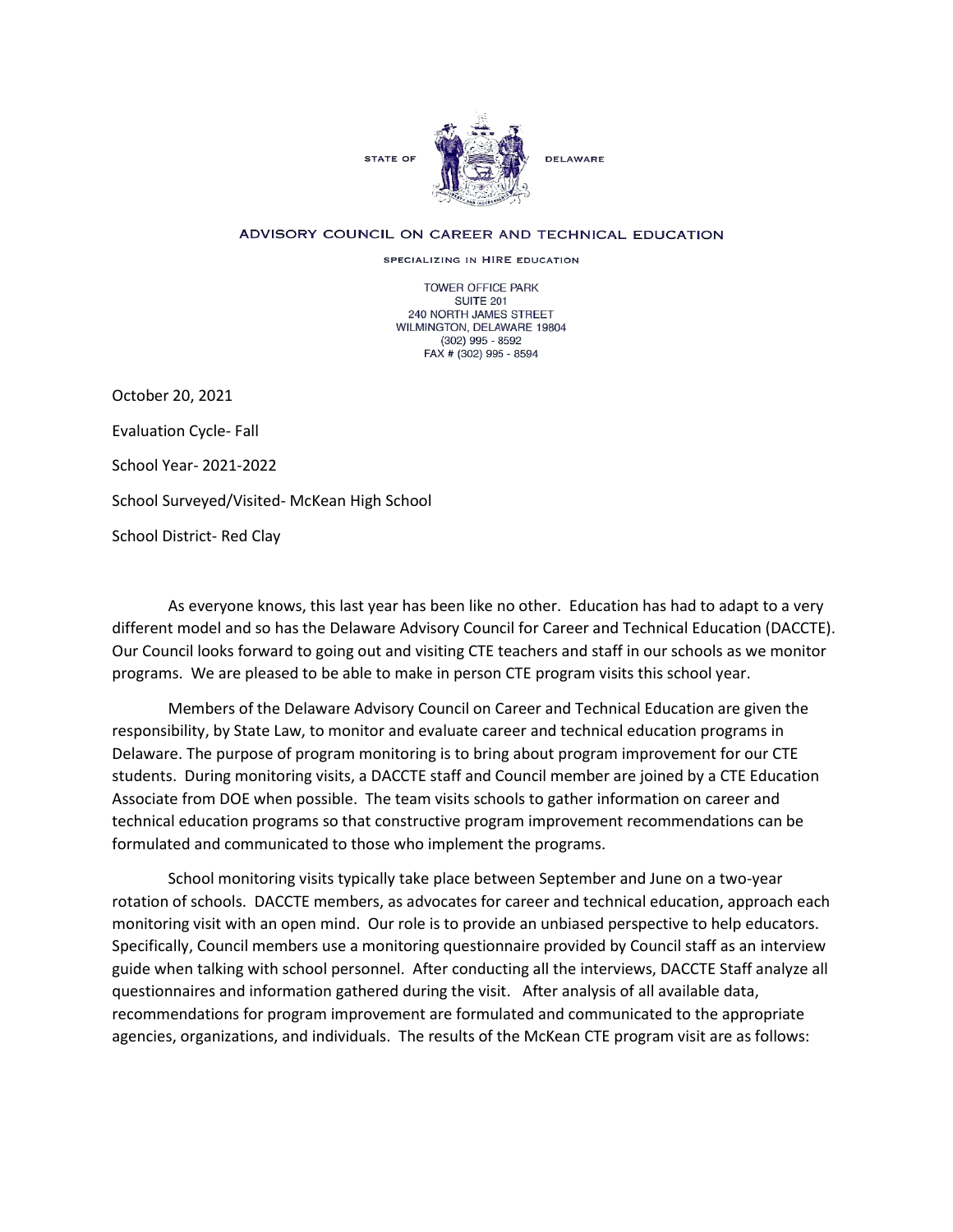• 8 teachers completed the survey and were interviewed.

| Survey/Interview<br>Question                                                                   | Data shows<br>this area is<br>being met | Data shows<br>this area<br>needs more<br>focus | Data is<br>inconclusive | <b>Notes</b>                                   |
|------------------------------------------------------------------------------------------------|-----------------------------------------|------------------------------------------------|-------------------------|------------------------------------------------|
| Pathways have<br>sequenced courses                                                             |                                         |                                                |                         |                                                |
| Pathways are approved<br>through DOE                                                           |                                         |                                                |                         |                                                |
| English, Math, Science,<br>Social Studies Integration<br>into CTE coursework                   |                                         |                                                |                         |                                                |
| <b>Facilities</b>                                                                              |                                         |                                                |                         |                                                |
| <b>Instructional Supplies</b><br>and Materials                                                 |                                         |                                                |                         |                                                |
| <b>Instructional Equipment</b><br>and Technical Support                                        |                                         |                                                |                         |                                                |
| Advisory Committee in<br>place and supporting CTE<br>programs                                  |                                         |                                                |                         |                                                |
| CTSO available and<br>participating in Local,<br>State, Regional, and<br><b>National Level</b> |                                         |                                                |                         |                                                |
| <b>Work-Based Learning</b><br>Opportunities                                                    |                                         |                                                |                         | WBL staff<br>member                            |
| Pathways prepare<br>students for entry level<br>positions after HS<br>(credentialing, etc.)    |                                         |                                                |                         |                                                |
| Career Pathway<br><b>Selection Process</b>                                                     |                                         |                                                |                         |                                                |
| <b>Education Plans contain</b><br>Career Pathways                                              |                                         |                                                |                         | Surveys report<br>mostly unknown               |
| Programs receive<br>Federal/State funding<br>(Perkins/509)                                     |                                         |                                                |                         | Staff was very<br>knowledgeable of<br>funding. |
| <b>Budget</b><br>Availability/Development                                                      |                                         |                                                |                         |                                                |
| 3 Year Budget/Long<br><b>Terms Planning</b>                                                    |                                         |                                                |                         |                                                |
| Demographics of<br>classroom represent<br>demographics of school                               |                                         |                                                |                         |                                                |